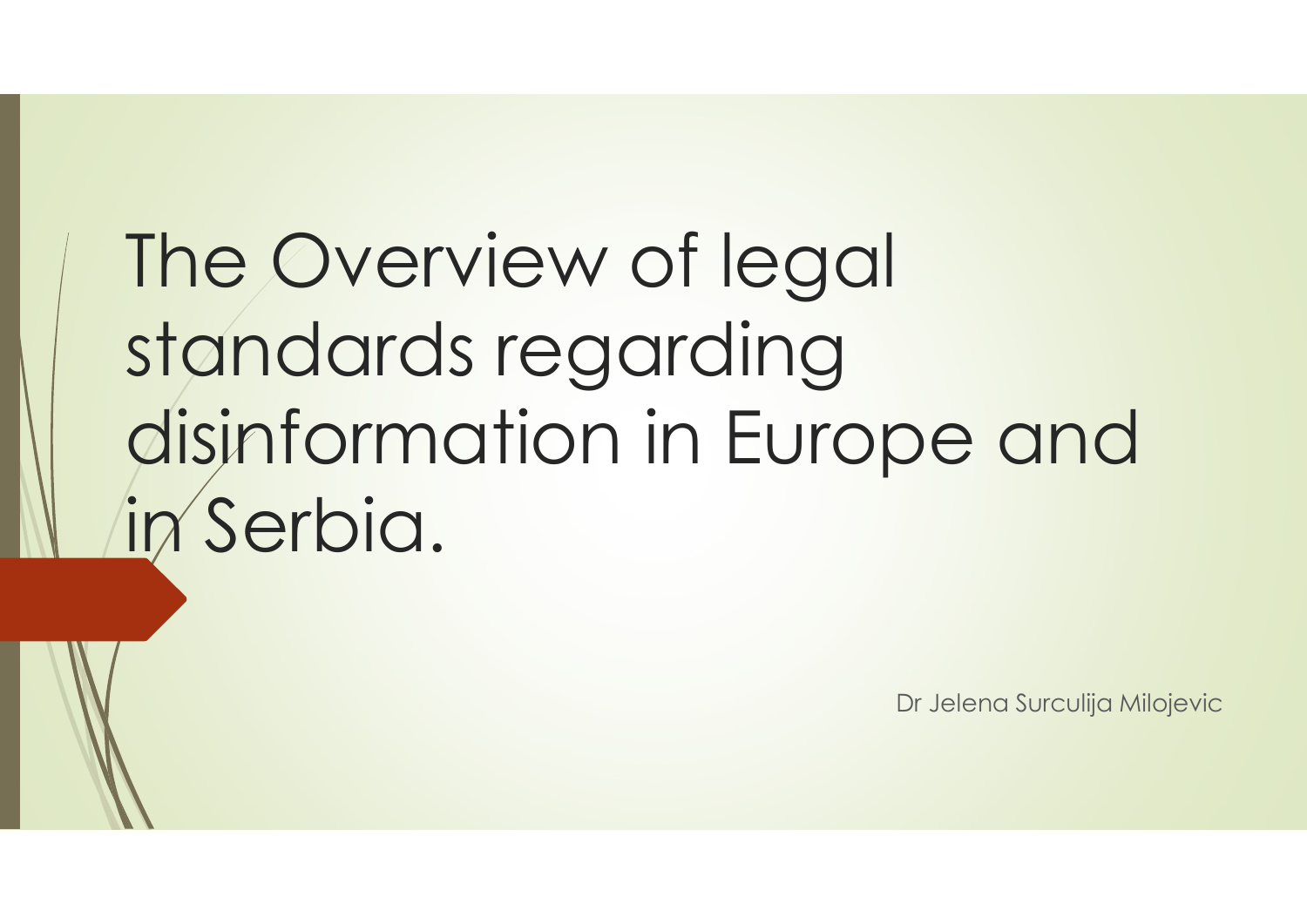#### Disinformation/Misinformation

- Opposite to "information", factual and truthful?
- **Misleading information?**
- $\blacksquare$  True information explained in the wrong context?
- Who deals with disinformation? And who deals with misinformation?
	- Governments?
	- Parliaments?
	- Prosecution offices/Courts?
	- **Regulatory bodies?**
	- Media themselves?
	- Social media themselves?
- 9)<br>
Misleading information?<br>
Misleading information?<br>
Who deals with disinformation?<br>
Mo deals with disinformation?<br>
And who deals with misinformation?<br>
About "Mark Zuckerberg"<br>
Pergecution offices/Courls?<br>
Pergecution off https://www.theguardian.com/technology/2019/mar/30/mark-zuckerberg-calls-for-strongerregulation-of-internet ?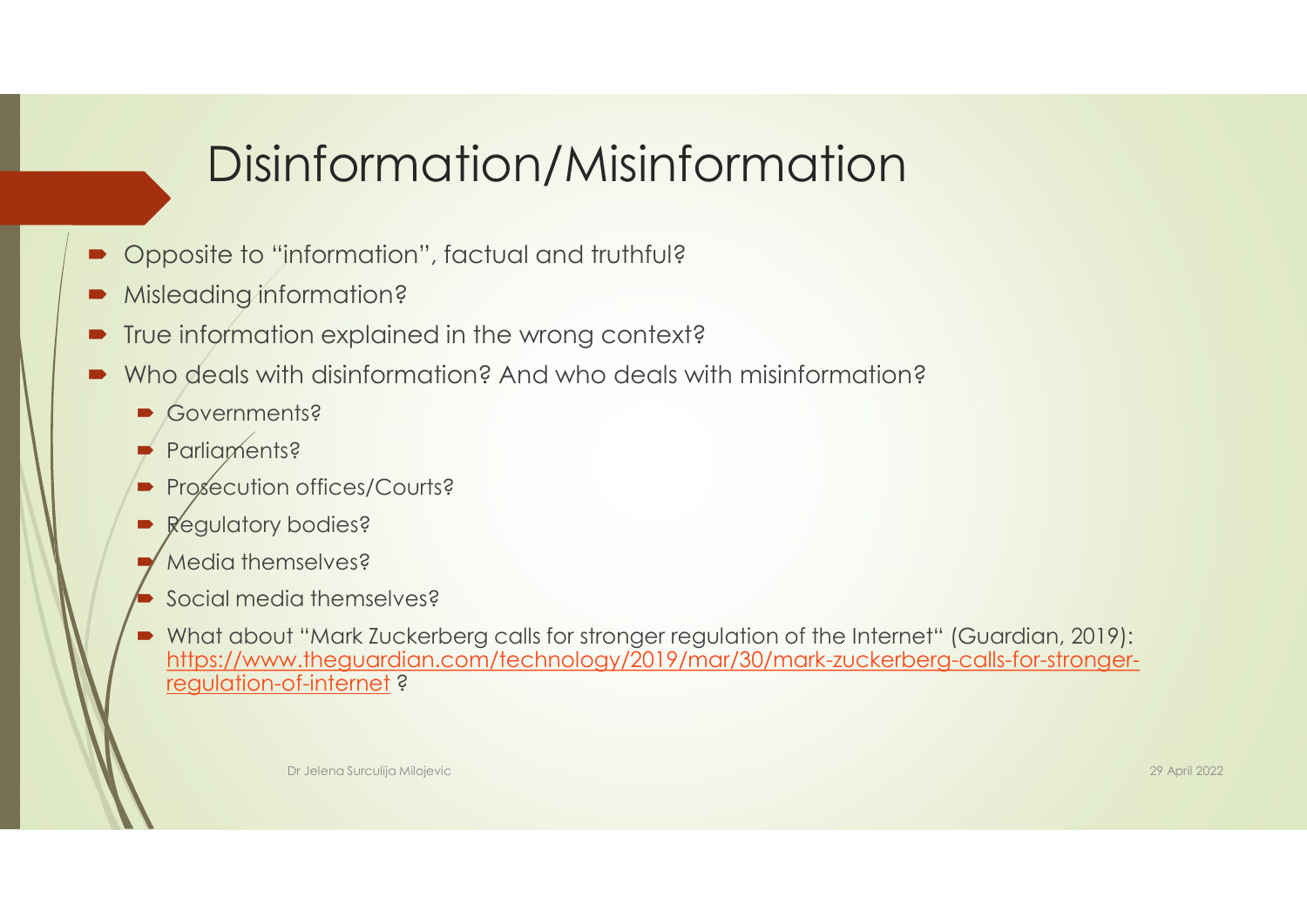## The recommendation not to use "fake news" phrase in the UK (2019) The recommendation not to use "fake<br>news" phrase in the UK (2019)<br>• DCMS Committee released an interim report that warned of a "democratic crisis<br>founded upon the manipulation of personal data which targeted users with per

- founded upon the manipulation of personal data which targeted users with pernicious views, particularly during elections and referenda".
- "We recommend that the Government rejects the term 'fake news', and instead puts forward an agreed definition of the words 'misinformation' and 'disinformation'. With such a shared definition, and clear guidelines for companies, organisations, and the Government to follow, there will be a shared consistency of meaning across the platforms, which can be used as the basis of regulation and enforcement," it stated. The government of elliptical considers to avoid term "fake news" and to use "misinformation" (when the manipulation of personal data witch targeted users with perincious views, particularly during elections and referenda<sup>n</sup>
- or "disinformation" instead.

(https://publications.parliament.uk/pa/cm201719/cmselect/cmcumeds/1791/1791.pdf )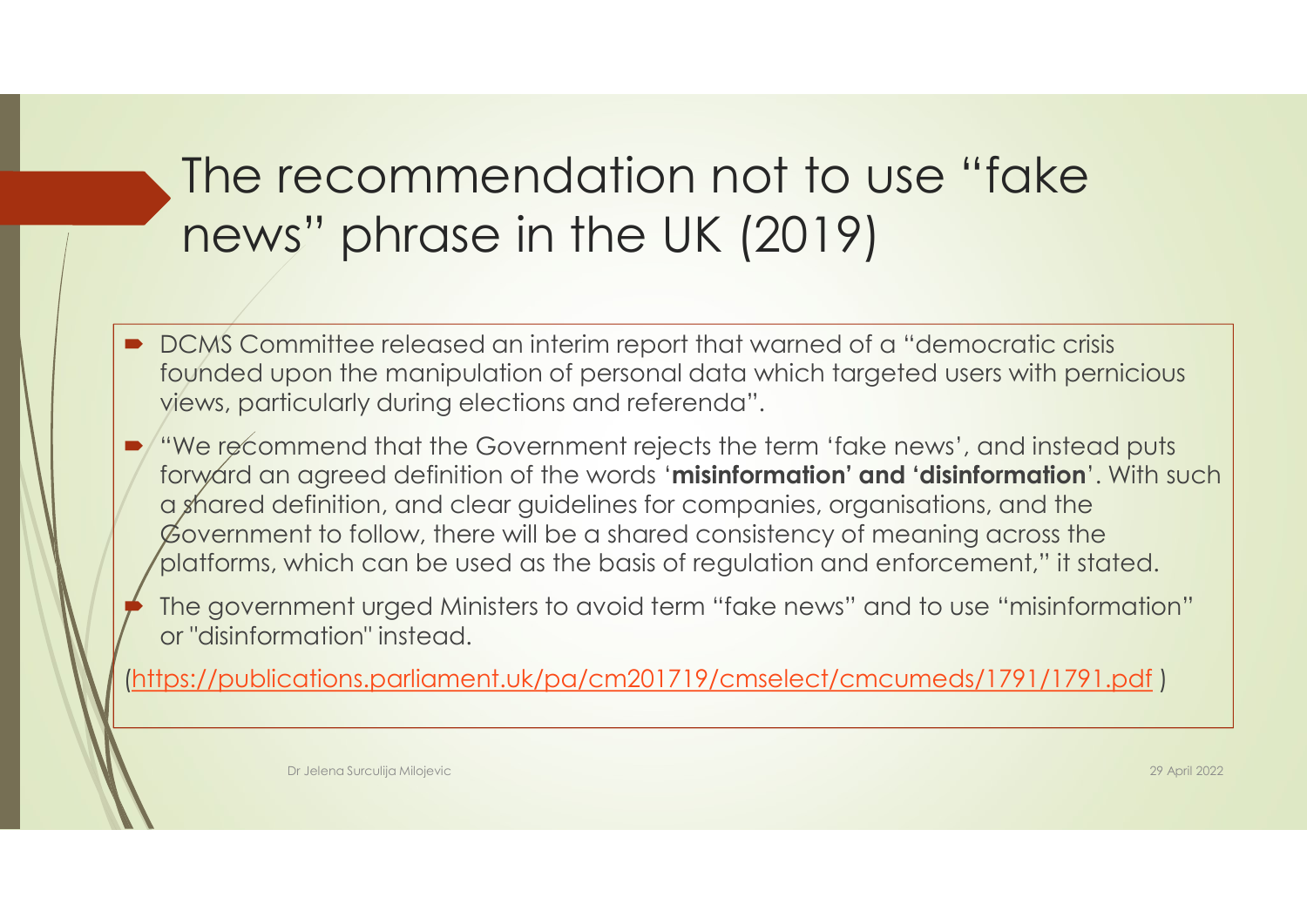#### European Commission

- European Commission, together with the Council of Europe and the OSCE have put a lot of effort trying to define and fight disinformation:
- Some of the first attempts were:
	- High level Group on fake news and online disinformation, Luxembourg: Publications Office of the European Union;
- European Commission, together with the Council of Europe and the OSCE have put a lot of effort trying to define and<br>ght disintermation;<br>ame of the first attempts were:<br>Furopean Commission [EC], 2018, A multi-dimensional ap • European Commission [EC], COM(2018) 236 final, Communication from the Commission to the European<br>Parliament, the Council, the European Economic and Social Committee and the Committee of the Regions:<br>Tackling online disin

 European Commission [EC], JOIN (2018) 36 final, Joint Communication to the European Parliament, the European Council. the Council, the European Economic and Social Committee and the Committee of the Regions: "Action Plan on disinfor-

mation: Commission contribution to the European Council (13–14 December 2018)." 05 December 2018, Brussels.

 European Commission Digital Single Market (ECDSM). 2018. "Code of Practice on Disinformation." Digital Single Market.

26 September 2018. https://ec.europa.eu/digital-single-market/en/news/code-practice-disinformation

 European Commission, European External Action Service (EC EEAS). 2019. "Action Plan Against Disinformation: Report

on Progress." June 2019. https://ec.europa.eu/commission/sites/betapolitical/files/factsheet\_disinfo\_elex\_140619\_final.pdf

■ European Commission, "Fighting Disinformation", https://ec.europa.eu/info/live-work-travel-eu/coronavirusresponse/fighting-disinformation\_en

.......................... Dr Jelena Surculija Milojevic 29 April 2022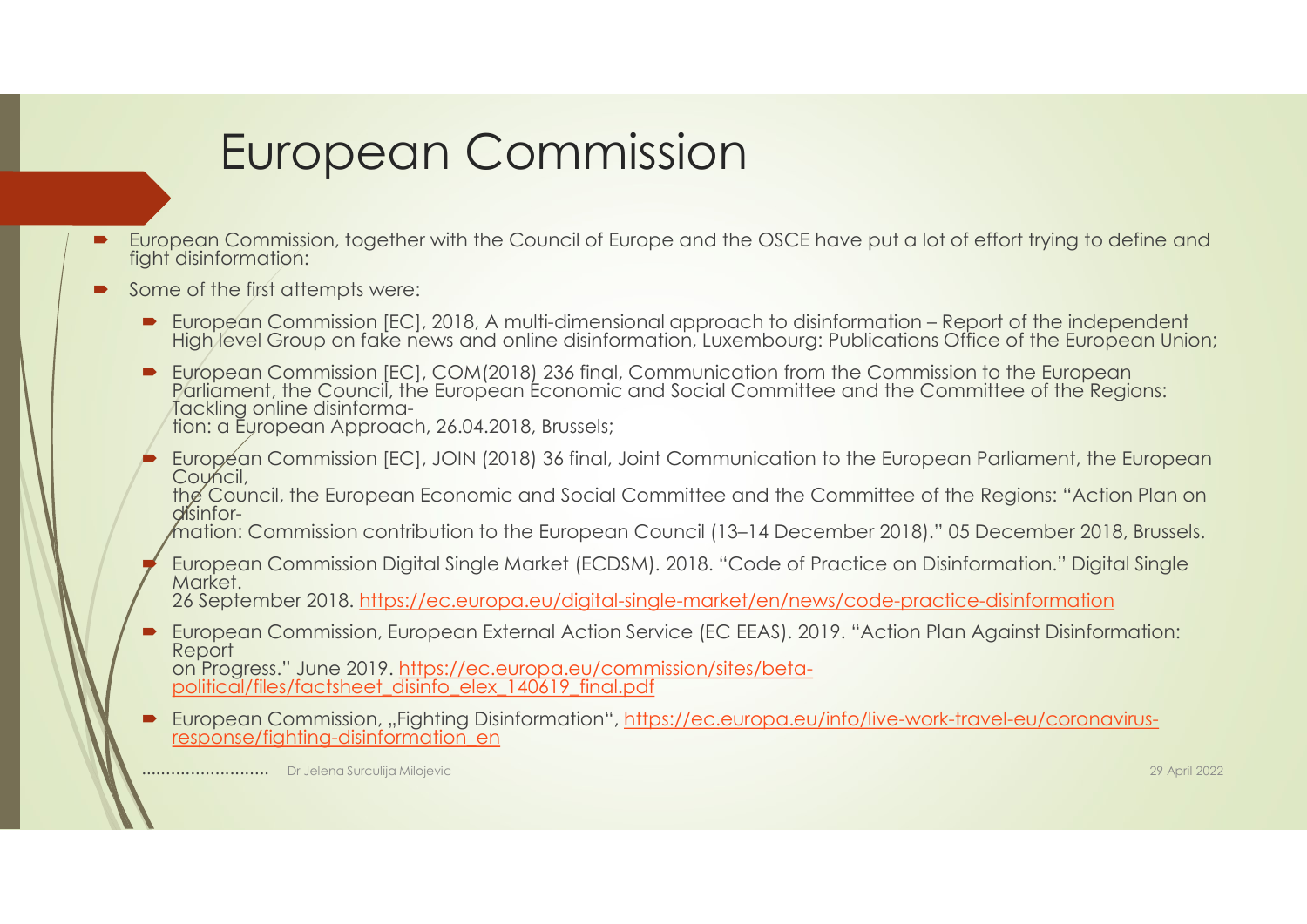#### ECHR: Protocol 1: Article 3 Right to Free Elections

- **The High Contracting Parties undertake:** 
	- $\blacksquare$  To hold free elections
	- $\bullet$  at reasonable intervals
	- $\rightarrow$  by secret ballot,
- under conditions which will ensure the free expression of the opinion of the PEO CEO CHOTTS<br>
High Contracting Parties undertake:<br>
To hold **free elections**<br>
at **reasonable** intervals<br>
by **secret ballot**,<br>
under conditions which will ensure the **free expression of the opinion** of the<br>
people in the c

Dr Jelena Surculija Milojevic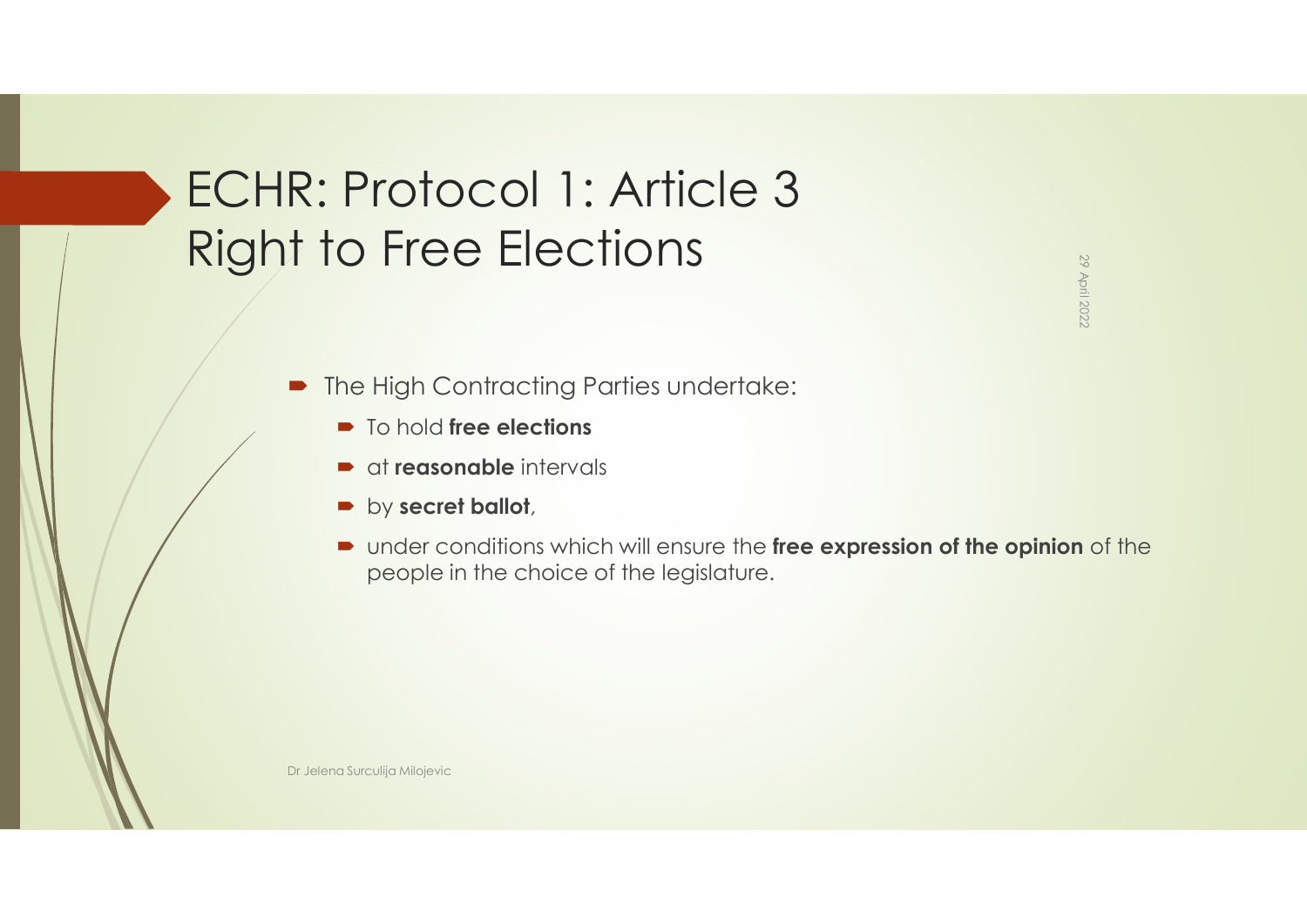### CoE Rec. CM/Rec (2007) 15 on measures concerning<br>
media coverage of election campaigns: **Opinion polls**<br>
Fixed and one of the could on transports should ensure that the media will, when media coverage of election campaigns: Opinion polls **PE Rec. CM/Rec (2007) 15 on measures concerning**<br> **PE Rec. CM/Rec (2007) 15 on measures concerning**<br> **Regulatory or self-regulatory frameworks should ensure that the media will, when**<br>
disseminating the results of opinion **FRec. CM/Rec (2007) 15 on measures concerning**<br> **aid** Coverage of election campaigns: **Opinion polls**<br>
regulatory or self-regulatory frameworks should ensure that the media will, when<br>
disseminating the results of opinion F Rec. CM/Rec (2007) 15 on measures concern<br>
dia coverage of election campaigns: **Opinion**<br>
regulatory or self-regulatory frameworks should ensure that the media will, when<br>
disseminating the results of opinion polls, prov

- Regulatory or self-regulatory frameworks should ensure that the media will, when disseminating the results of opinion polls, provide the public with sufficient information to
	-
	-
	- indicate the sample and margin of error of the poll;
	- $\blacksquare$  indicate the date and/or period when the poll was conducted.
	- All other matters concerning the way in which the media present the results of opinion polls should be decided by the media themselves.
	- Any restriction by member states forbidding the publication/dissemination of opinion polls (on voting intentions) on voting day or a number of days before the election should comply With/Article 10 of the European Convention for the Protection of Human Rights and Fundamental Freedoms, as interpreted by the European Court of Human Rights.
- Similarly, in respect of exit polls, member states may consider prohibiting reporting by the media on the results of such polls until all polling stations in the country have closed. 29 April 2022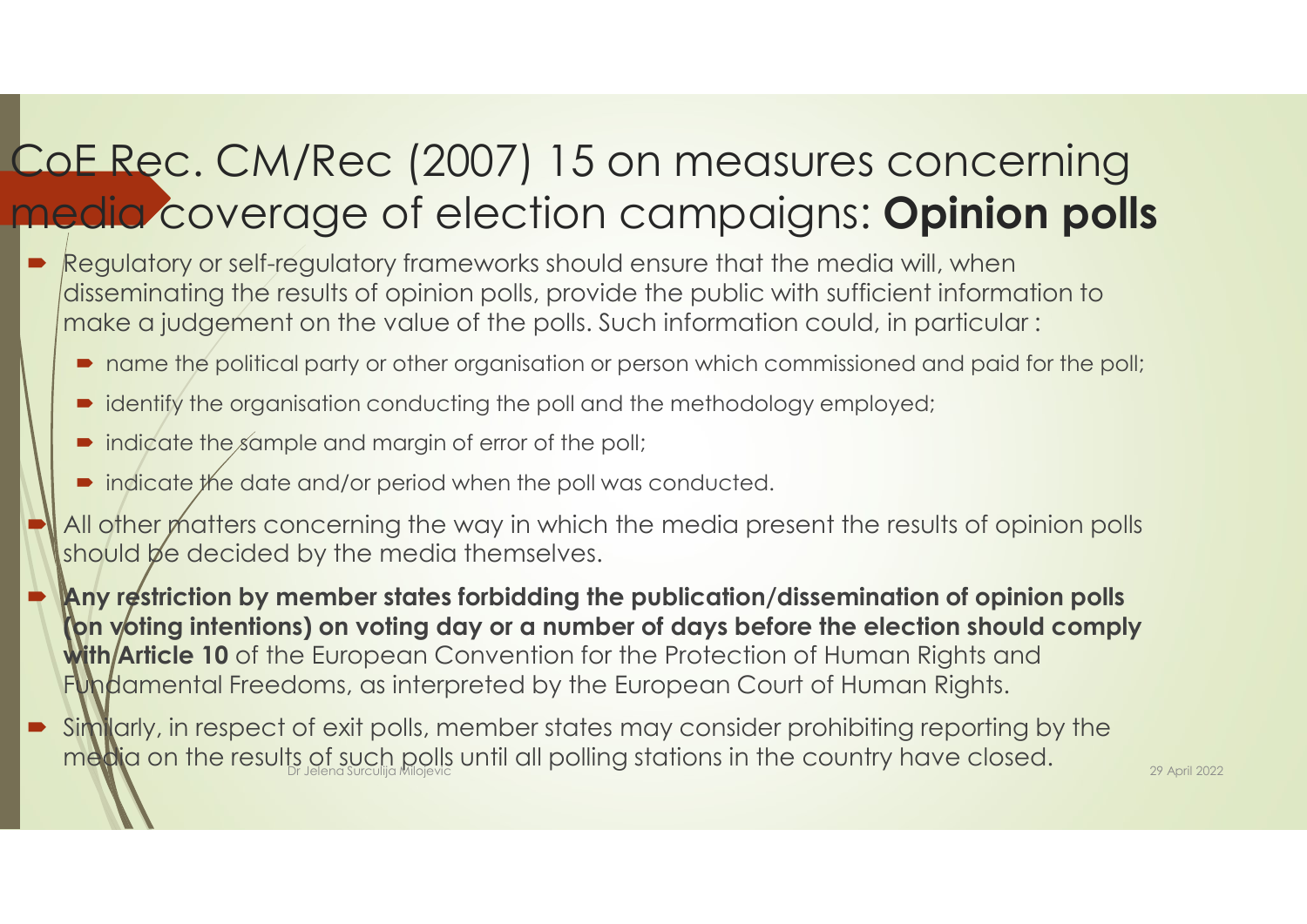#### Free airtime and equivalent presence for political parties/candidates on public service media

- **Member states may examine the advisability of including in their regulatory frameworks** provisions whereby public service media may make available free airtime on their broadcast and other linear audiovisual media services and/or an equivalent presence on their non-linear audiovisual media services to political parties/candidates during the election period.
	- Wherever such airtime and/or equivalent presence is granted, this should be **done in a** fair and non-discriminatory manner, on the basis of transparent and objective criteria.
		- Although the political parties/candidates may have equivalent presence in "electoral part of the PSB programmes", the actual airtime of candidates may be very discriminatory in practice.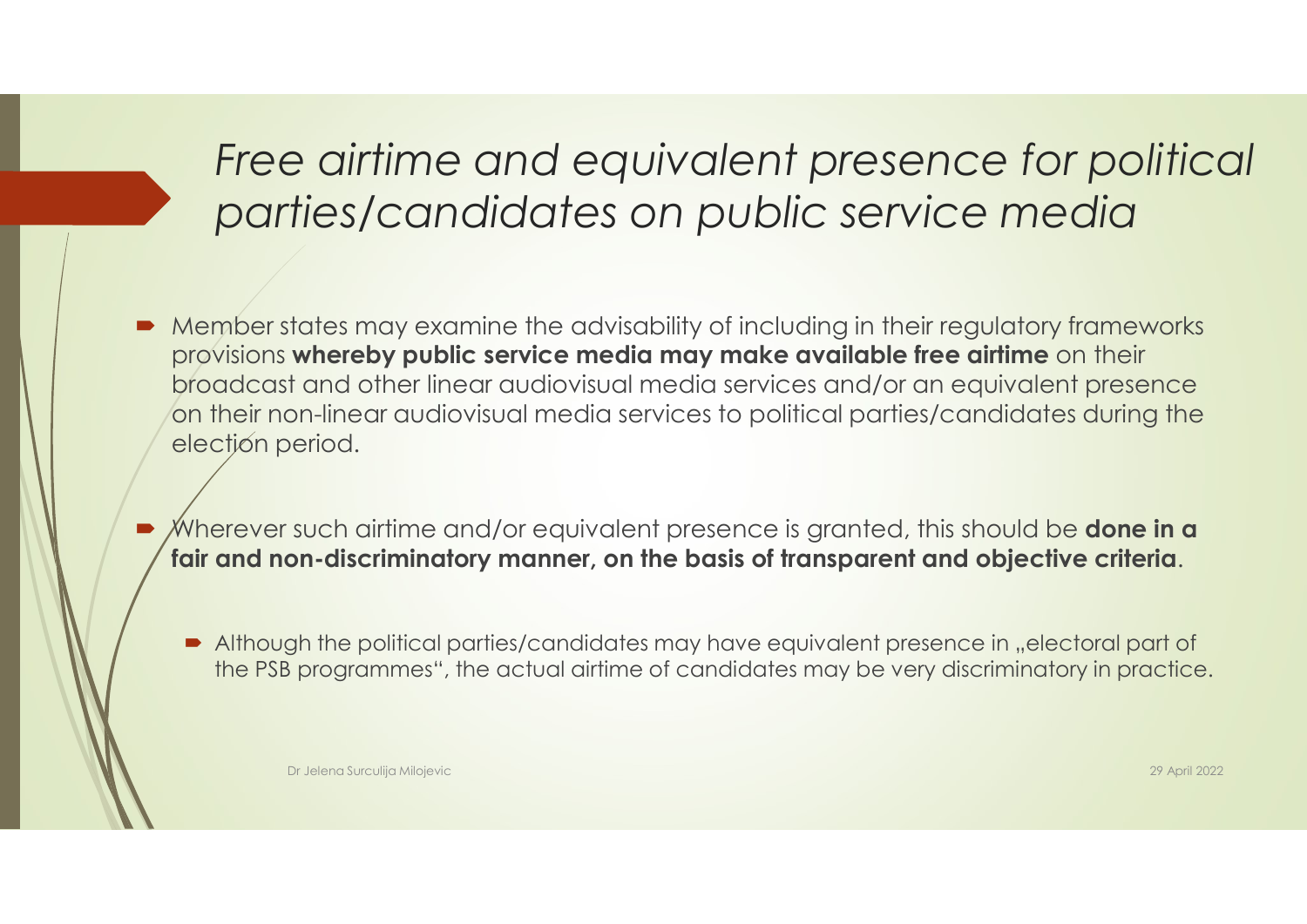#### News and current affairs programmes

- Where self-regulation does not provide for this, member states should adopt measures whereby public service media and private broadcasters, during the election period, should in particular be fair, balanced and impartial in their news and current affairs programmes, including discussion programmes such as interviews or debates.<br>
News and current affairs progression dependence whereby public service media and private broadcasters, during the election<br>
in particular be **fair, balanced a**
- No privileged treatment should be given by broadcasters to public authorities during such programmes. This matter should primarily be addressed via appropriate self-regulatory measures.
	- Member states might examine whether, where practicable, the relevant authorities monitoring the coverage of elections should be given the power to intervene in order to remedy possible shortcomings.
		- News and current affairs programmes are, in particular, interesting for easy spreading of disinformation.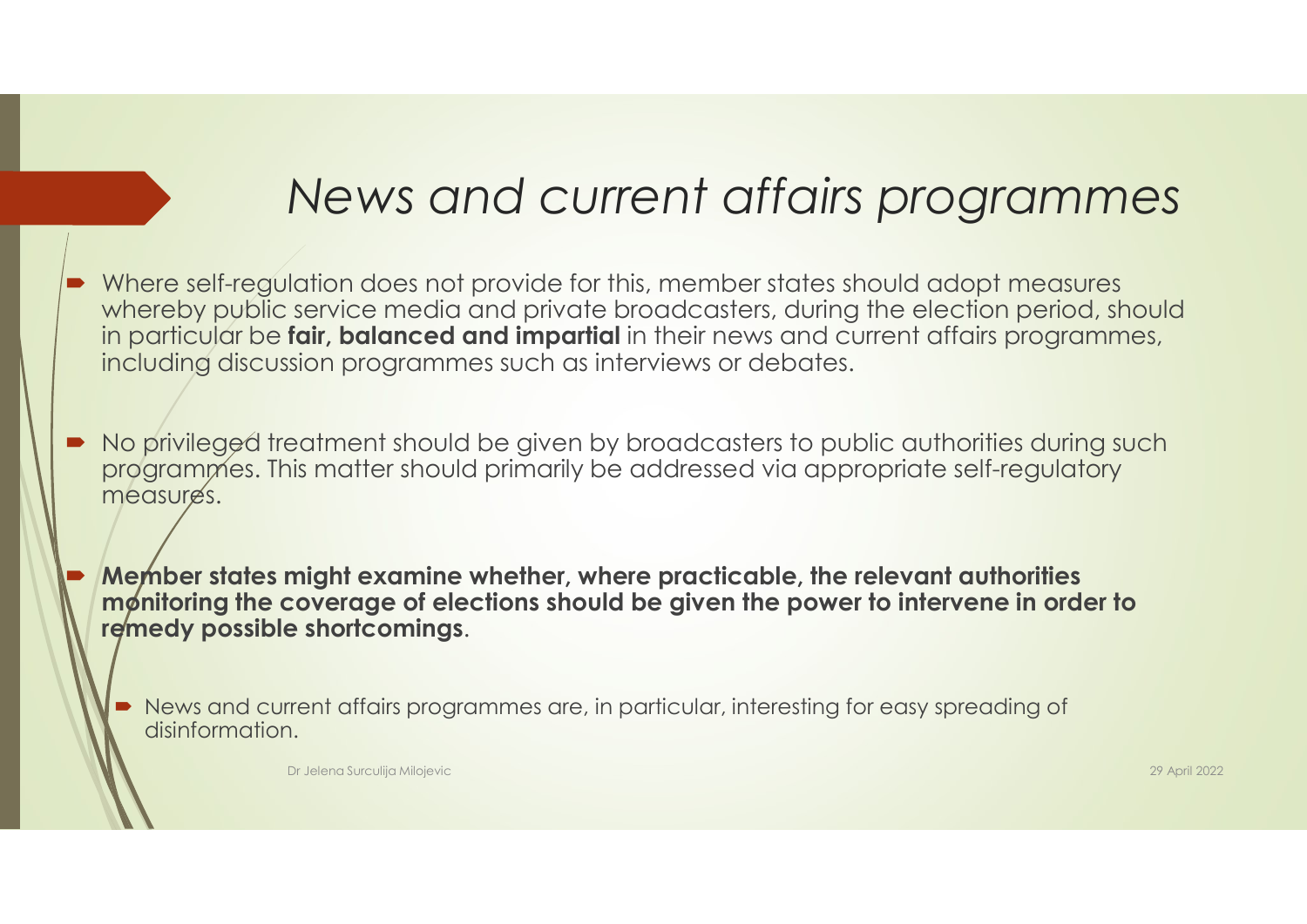# Programmes different from<br>newscasts/current affairs programments<br>and consider a sideling an testing from Election newscasts/current affairs programmes

Venice Commission Guidelines on Media Analysis during Election **Campaigns**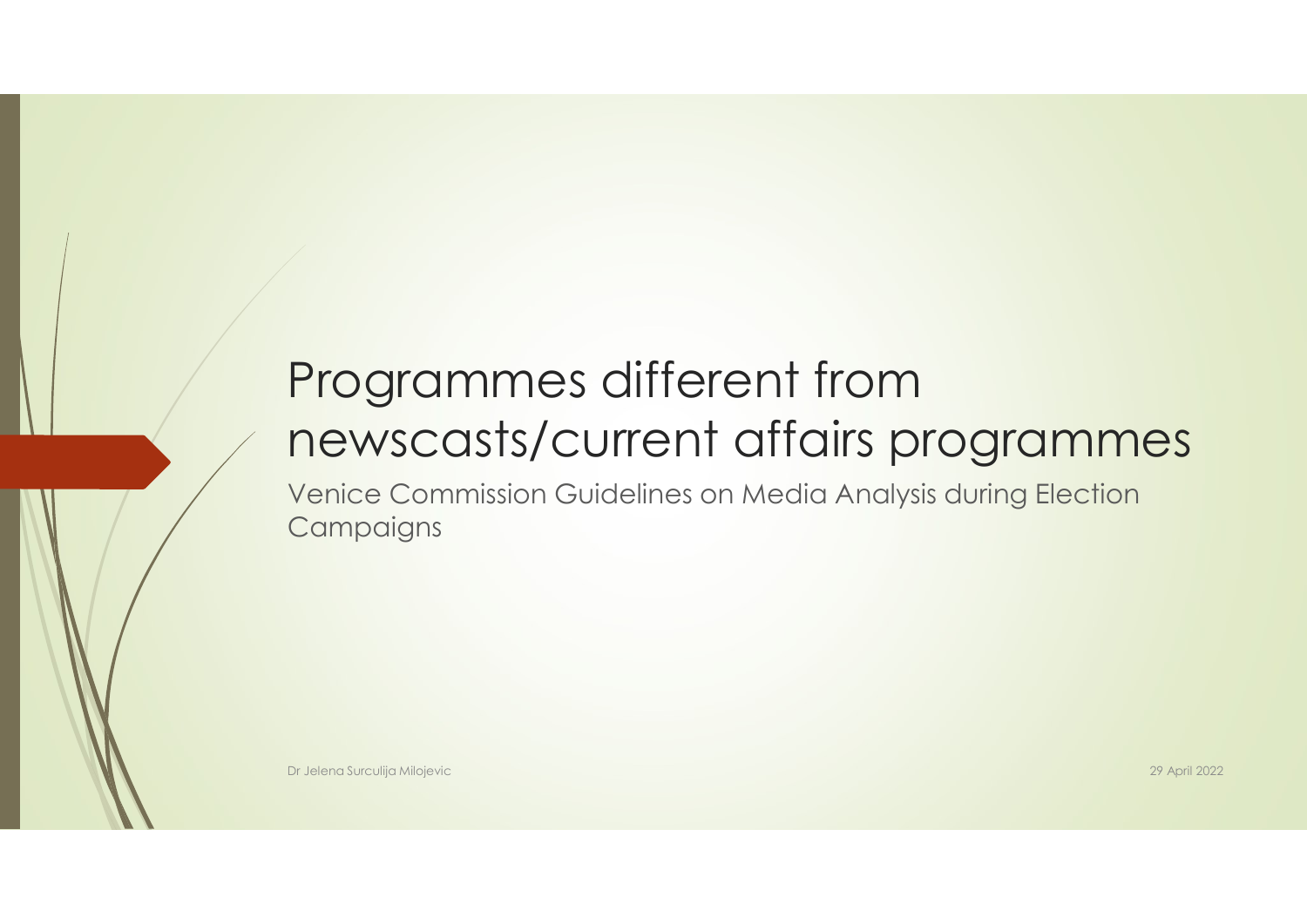#### Entertainment and other programmes

- **Enferfainment and other programmes<br>Programmes that are not directly linked to the elections, such as talk shows, political parodies with<br>puppets or "politically-motivated" feature films should also be given attention beca** puppets or "politically-motivated" feature films should also be given attention because they might have an Influence on voting intentions and give a candidate or a political party an unfair advantage. Entertainment and other programmes<br>
Programmes that are not directly linked to the elections, such as talk shows, political parodies with<br>
puppets or "politically-motivated" feature films should also be given aftention bec **Entertainment and other programs**<br>Programmes that are not directly linked to the elections, such as to<br>puppets or "politically-motivated" feature films should also be give<br>have an Influence on voting intentions and give a ENTEITICHT CHRET CHRET CHRET CHRET CHRET CONTROLL TO THE TRET CONTROLL TO THE TRET CONTROLL TO THE TRET CONTROLL TO THE TRET OF THE TRET OF THE TRET OF THE TRET CHRET CHRET CHRET CHRET CHRET CHRET CHRET CHRET CHRET CHRET C
- - should consider not covering political communication on election-related issues.
	- Politicians often use entertainment programmes to avoid domestic Electoral laws and regulation.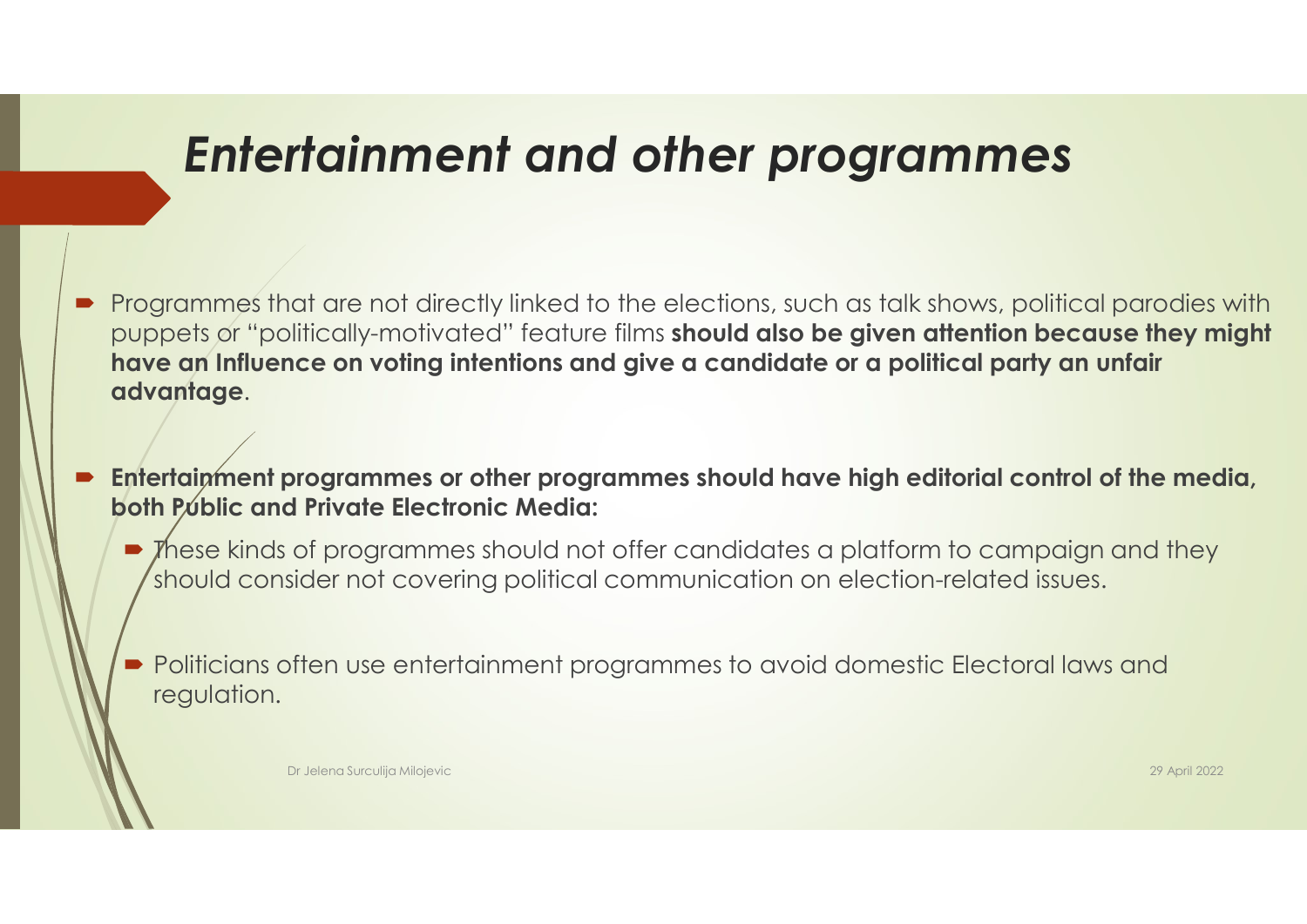#### Infotainment programmes

- There should be High editorial control of both private and public electronic media
- Infotainment is a format that mixes entertainment formats with some informative contents.
- These programmes should follow the same guidelines outlined by the principles regarding<br>
These programmes should follow the same guidelines outlined with regard to the informative<br>
Firese programmes should follow the same Entertainment programmes<br>
Final parts of the private and public electronic media<br>
Final parts of the private intertainment formats with some informative contents.<br>
Final programmes should follow the same guidelines outline
- Infotainment programment<br>
There should be High editorial control of both private and<br>
Infotainment is a format that mixes entertainment format<br>
These programmes should follow the same guidelines ou<br>
Entertaining parts of t entertainment.

 Infotainment programme requires the same amount of disinformation prevention, as the information programme.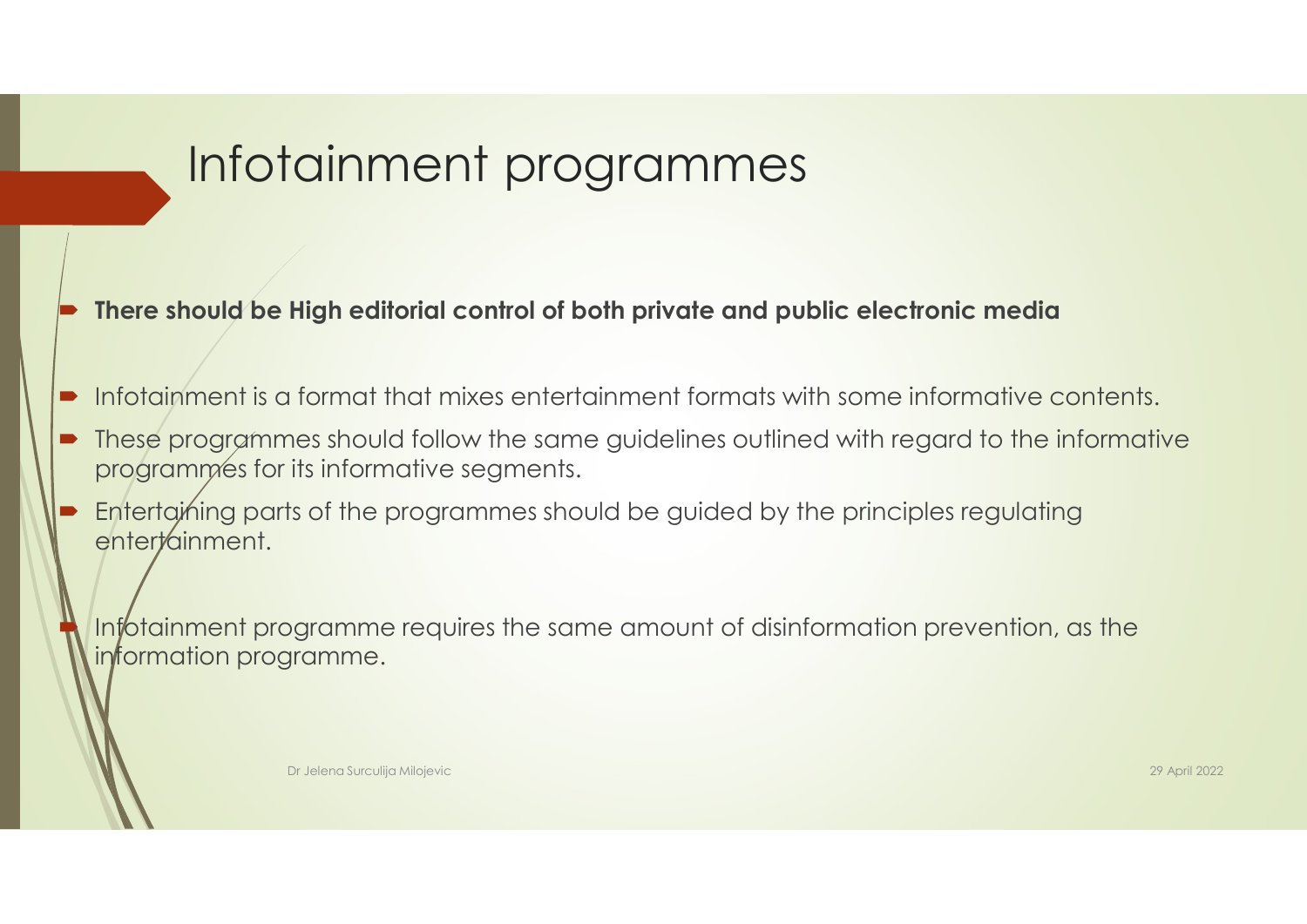#### Satirical Programme

#### There should be High editorial control of both public and private electronic media.

- Satirical Programmes<br>
There should be High editorial control of both public and private electronic media.<br>
Statirical programmes tend to, and should be allowed to, target political subjects. A certain degree<br>
of unfairmess of unfairness and unbalance is innate in the very nature of satire: its mission has much to do with challenging those in authority by making fun of them. Members of the executive should be the main targets for this negative coverage; Satirical Programme<br>
Satirical programmes feed to the profession in which the distribution is and the included by the interest and the incumbent of statical subjects. A certain degree<br>
of unfariess and unhalonce is inner t
- counterbalance to its advantage.
- In repressive regimes, a matter of concern is when satire attacks only members of the opposition or independent candidates; in these cases satire loses its original function by becoming an instreat, rather than an adversary, of the political authorities.
- Targeted subjects have the right to appeal to the judiciary, under the civic defamation law, if they think their rights (i.e. privacy or reputation) have been violated. However, international and The shown of my endoted and to complete that provide the complete that the difficulation of the complete informers of understanding those in cuthority by making fun of them. Members of the executive should be the main targ public figures, such as politicians, than of private individuals. Any restrictions to the content of of unfairness and unbalance is innate in the very nature of satire: its mission has much to do with<br>challenging those in authority by making fun of them. Members of the executive should be the<br>main targets for this negativ expression. Such provisions should not leave margins of interpretation leading to censorship or selfcensorship.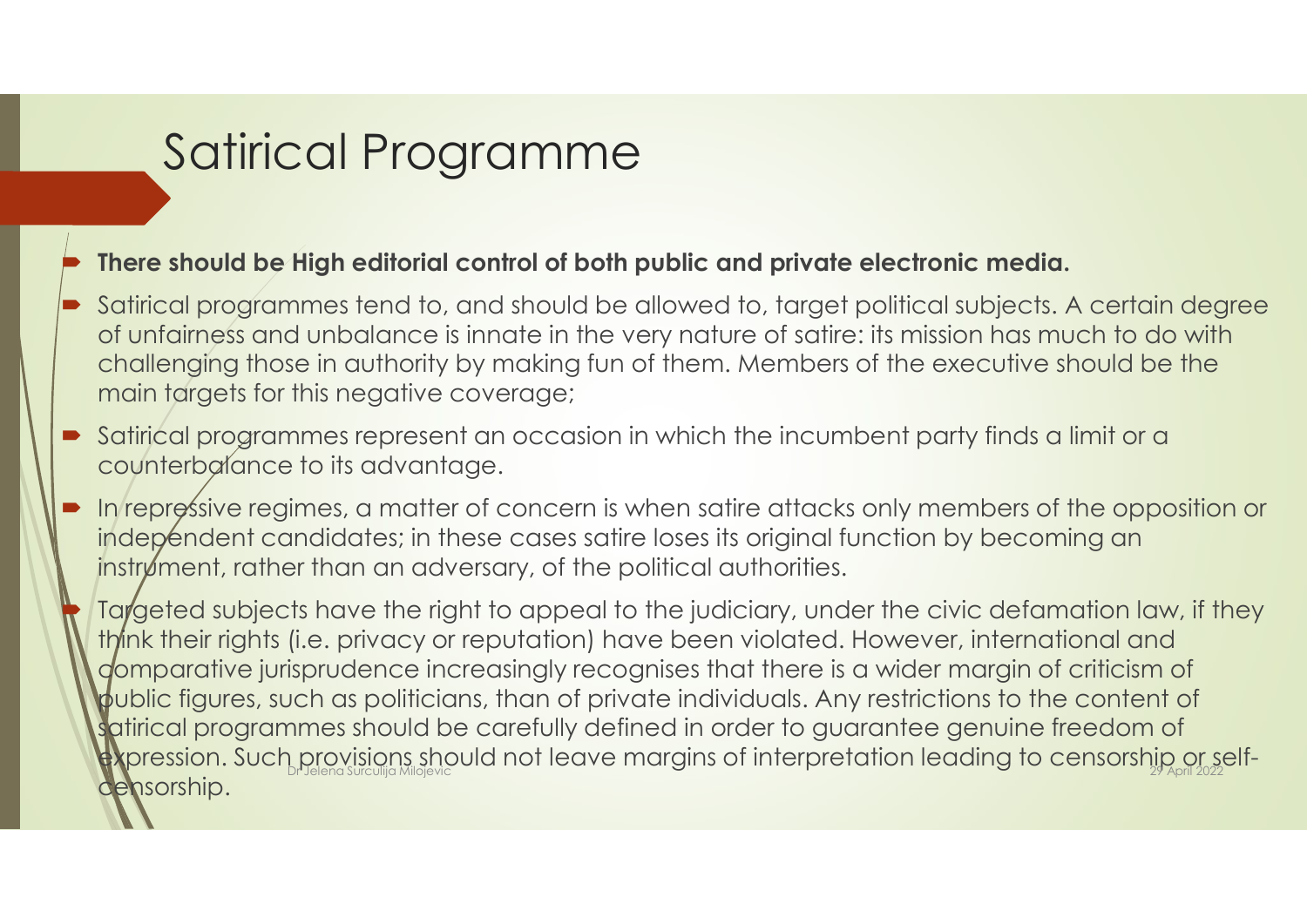# Manipulation with disinformation in the region Manipulation with disinformation in the region<br>(two recent examples, of many, many more)

- Montenegro: One of the characteristics of Montenegrin media landscape, as seen by the US State Department, was the "disinformation from Serbian outlets" (https://www.state.gov/reports/2021-country-reports-on-human-rightspractices/montenegro/);
- Croatia: The right-wing portals "accused the country's main fact-checking media **Aanipulation with disinformation in the region<br>wo recent examples, of many, many more)**<br>Montenegro: One of the characteristics of Montenegrin media landscape, as seen<br>by the US State Department, was the "disinformation fr Manipulation with disinformation in the region<br>wo recent examples, of many, many more)<br>Montenegro: One of the characteristics of Montenegrin media landscape, as seen<br>by the US State Department, was the "disinformation from NOT IDUCTIONT WITH CHSIFTHOTMONT ITT THE TEGJIOTT<br>WO FECENT EXAMPLES, OF MANY, MANY MOTE)<br>Montenegro: One of the characteristics of Montenegrin media landscape, as seen<br>by the US State Department, was the "disinformation f death threats." (https://balkaninsight.com/2022/03/24/croatian-fact-checkers-waron-fake-news-draws-bias-charge/ )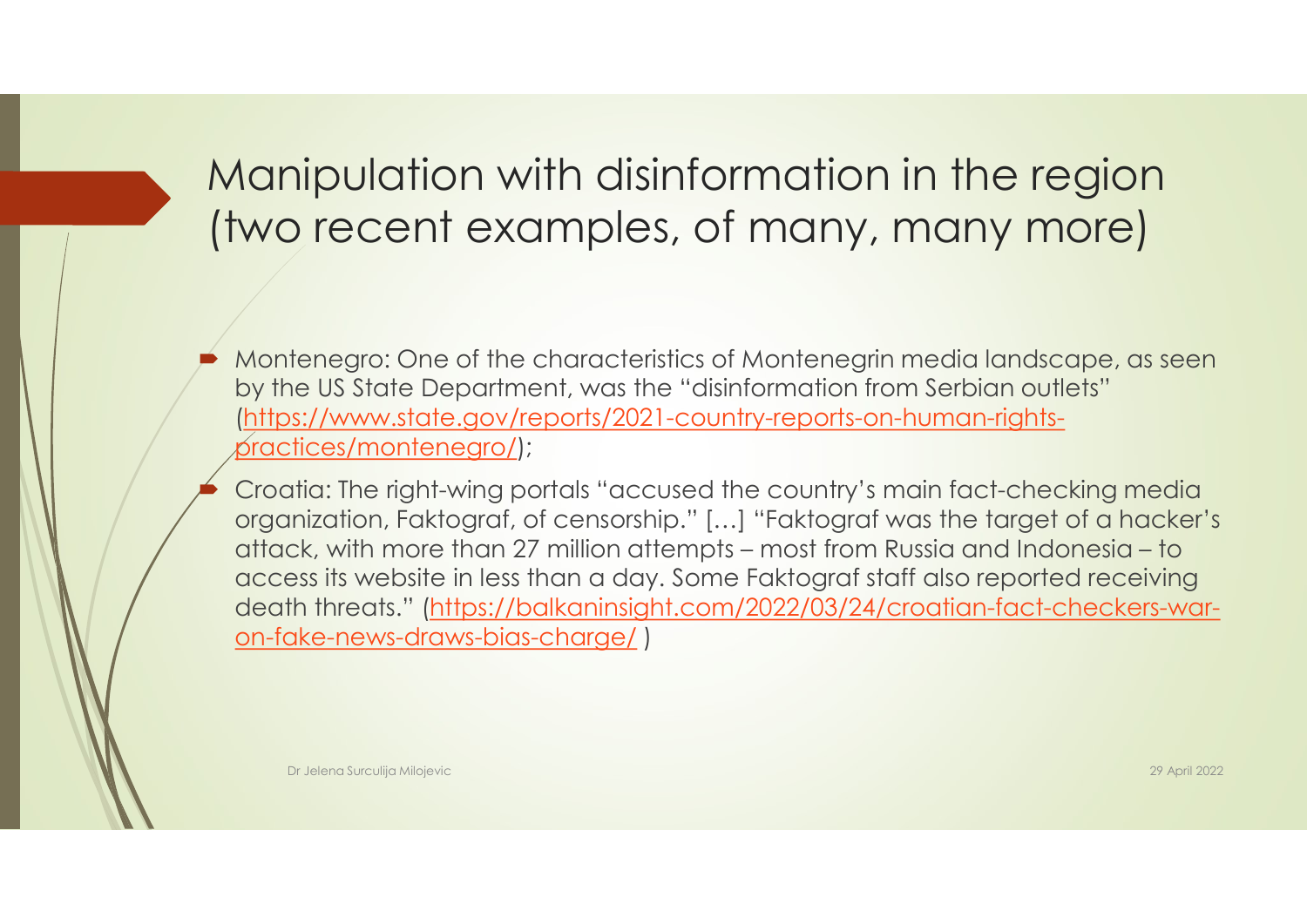#### Regulatory Framework for disinformation in the Republic of Serbia

- There is no explicit legal document that forbids spreading of disinformation in Serbia.
- However, the Law on Public Information and media prescribes that "the rules on public<br>information provide and protect the release, receipt and exchange of information, ideas and information provide and protect the release, receipt and exchange of information, ideas and<br>opinions through the media with a view to improving the values of a democratic society,<br>preventing conflict and preserving peace, In addition, media have "to get true, complete and timely information about the issues of<br>public importance and the means of public importance shall honor that right" (Article 5, Para<br>2 of the Law on Public Information and The Republic of Serbia<br>
The Republic of Serbia<br>
There is no explicit legal document that forbids spreading of disinformation in Serbia.<br>
However, the Law on Public Information and media prescribes that "the rules on public
- Article 9 of the same Law on Public Information and Media prescribes that Editor in chief and a<br>journalist have the obligation, "prior to publishing the information about an occurrence, an<br>event or a person, to check its o appropriate for the circumstances." Finally, the public interest is accomplished by "authentic, unbiased, timely and full information available to all citizens of the Republic of Serbia".
- Public service media have a special obligation to obey the public interest (Article 17, Law on Public Service Broadcasting, 2014).
- The Law on Electronic media (2014, Article 47) obliges providers of media services to enable "free, accurate, objective and timely information".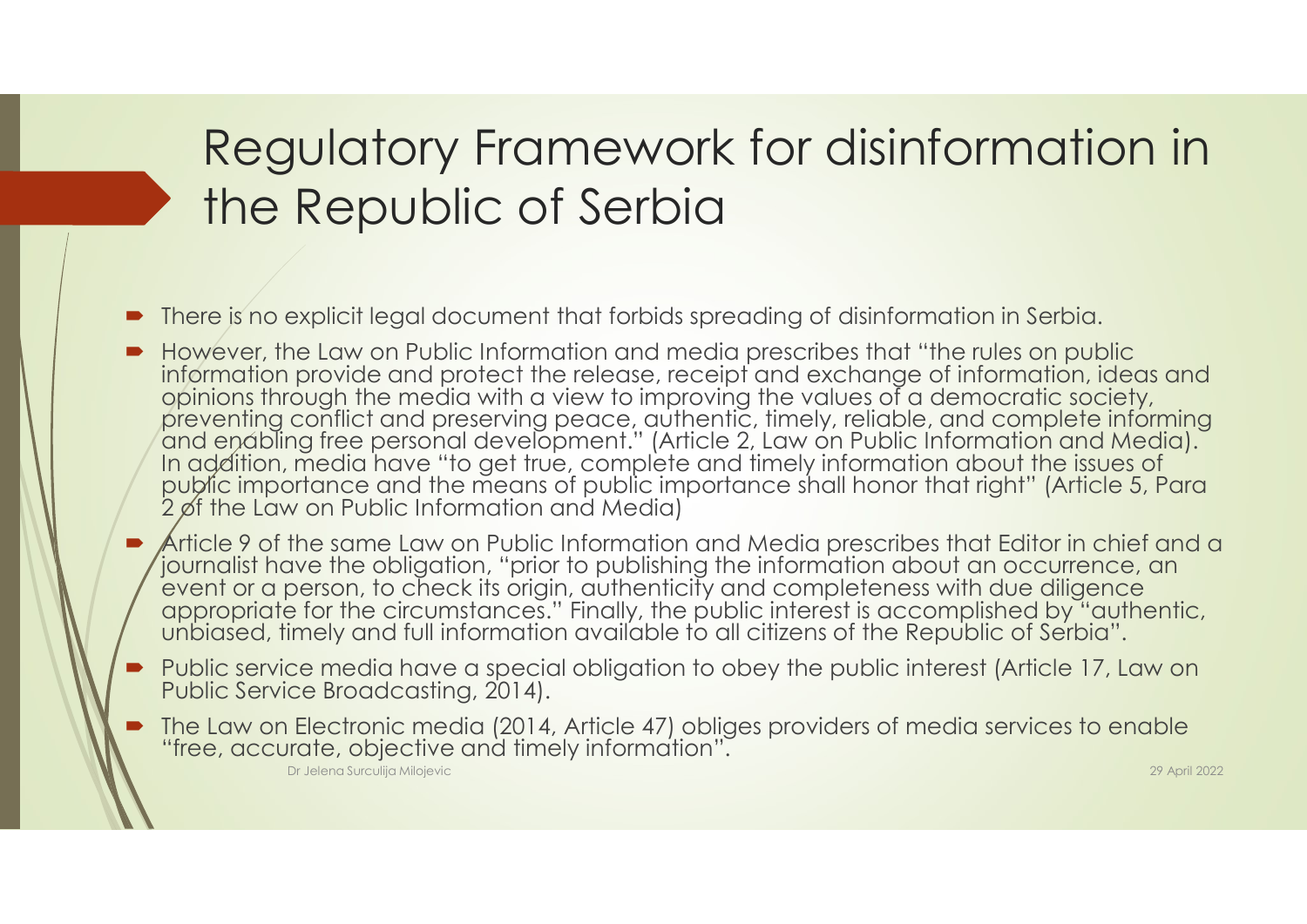#### Self-Regulation in Serbia

 Serbian Journalists' Code of Ethics prescribes that "A journalist is obliged to report on the events of public interest accurately, objectively, comprehensively and in a timely fashion, while respecting the public's right to know the truth and respecting the basic standards of the journalistic profession."

• The sanction for non-respecting Code of Conduct is moral.